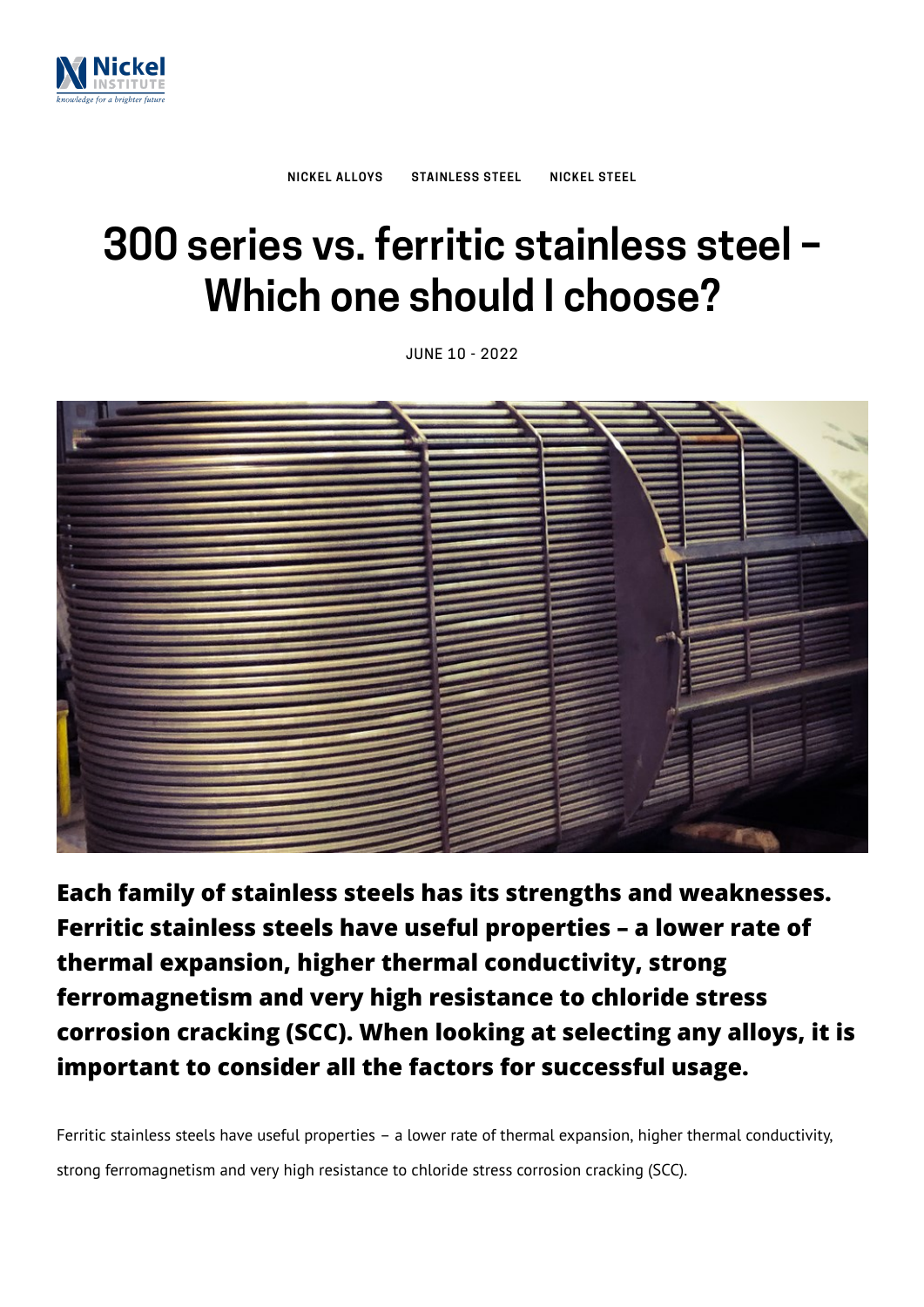

**Ferritic stainless alloys contain either no nickel or very small amounts**, so the cost of the alloying elements used is lower. Despite this advantage, growth of the ferritic family over the last 10 years has been lower than the growth of the 300 series austenitics. Why is that?

# **Many reasons explain why growth of the ferritic family over the last 10 years has been lower than the growth of the 300 series austenitics**

### 1. Limitations in thicker ferritic material

Firstly, there are limitations in thicker ferritic material, with the maximum thickness dependent on factors including large grain sizes (lower ductility), poor toughness (ductile-to-brittle transition can be as high as 20°C), quick formation of intermetallic phases in the higher alloyed ferritics, and others.

As a result, thicker sections are not generally available, and even if they were, obtaining suitable properties in welds would be difficult or impossible

## 2. Limitations at high temperature use

In addition, ferritic stainless steels with a chromium content over 12% are subject to embrittlement at temperatures over about 300°C, limiting their elevated temperature use. 409, with lower Chromium at 10.5-11.75%, has been successfully used for exhaust systems on vehicles and for exhaust gases from boilers.

Ferritic stainless alloys also lose strength at elevated temperatures compared with austenitic alloys. Toughness is a big issue - ASME Section VIII Division 1 for example, requires all ferritic stainless alloys thicker than 3mm, where the design temperature is lower than -29°C, to pass Charpy V-notch impact tests. Common 300 series alloys, need this only when the design temperature is below -196°C.

## 3. loss of strength and toughness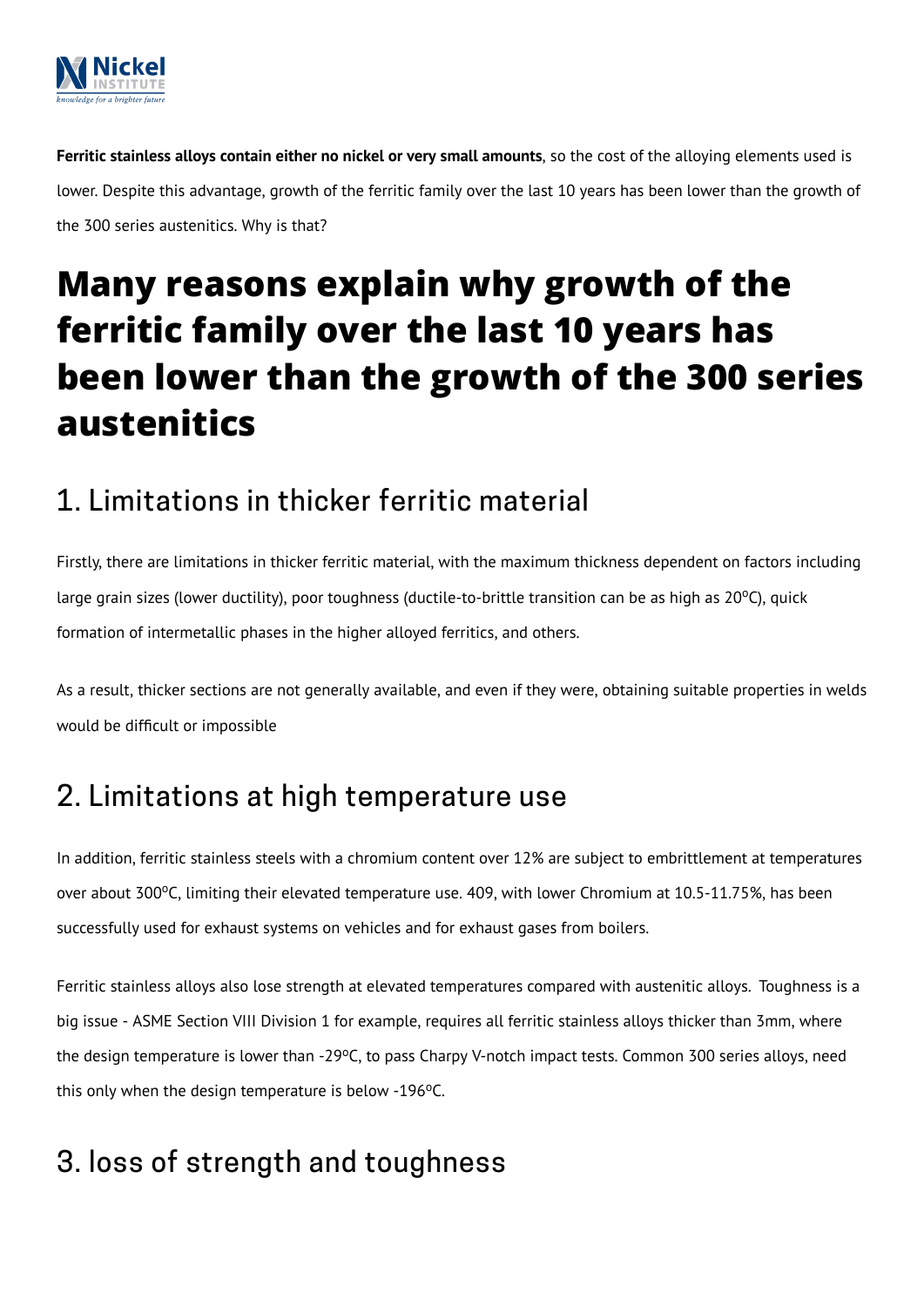

the design temperature is lower than -29°C, to pass Charpy V-notch impact tests. Common 300 series alloys, need this only when the design temperature is below -196°C.

## 4. Formability, ductility and yield strength

Ferritic stainless steels are produced primarily in sheet thicknesses. Their **formability** is generally quite good, a lot like carbon steel, but not as good as the 300 series austenitic alloys. Ferritic alloys can be cold worked only to a moderate level, but are normally used in the fully annealed condition.

Their yield strength at 20°C can be slightly higher than for an annealed 300 series alloy, with their tensile strength slightly lower.

**Ductility** as measured by the percent elongation is significantly lower.

# **And what about corrosion resistance and the role of nickel?**

After all, the Pitting Resistance Equivalent Number (PREN) doesn't contain a factor for nickel? Some PREN formulas do have a small factor for nickel, but PREN describes resistance to pitting initiation, whereas nickel is important in slowing the propagation of pitting. There are chemical environments, like moderately reducing conditions, where nickel plays an important role. For chloride SCC, while 304 and 316L are highly susceptible, the 6%Mo austenitic alloys are highly resistant, roughly as resistant as the superduplex alloys.

The ferritics are however highly susceptible to hydrogen embrittlement, whereas the nickel-containing 300 series are not.

**Each family of stainless steels has its strengths and weaknesses. So whenever looking at a corrosive environment, it is important to find or produce data that directly relates.**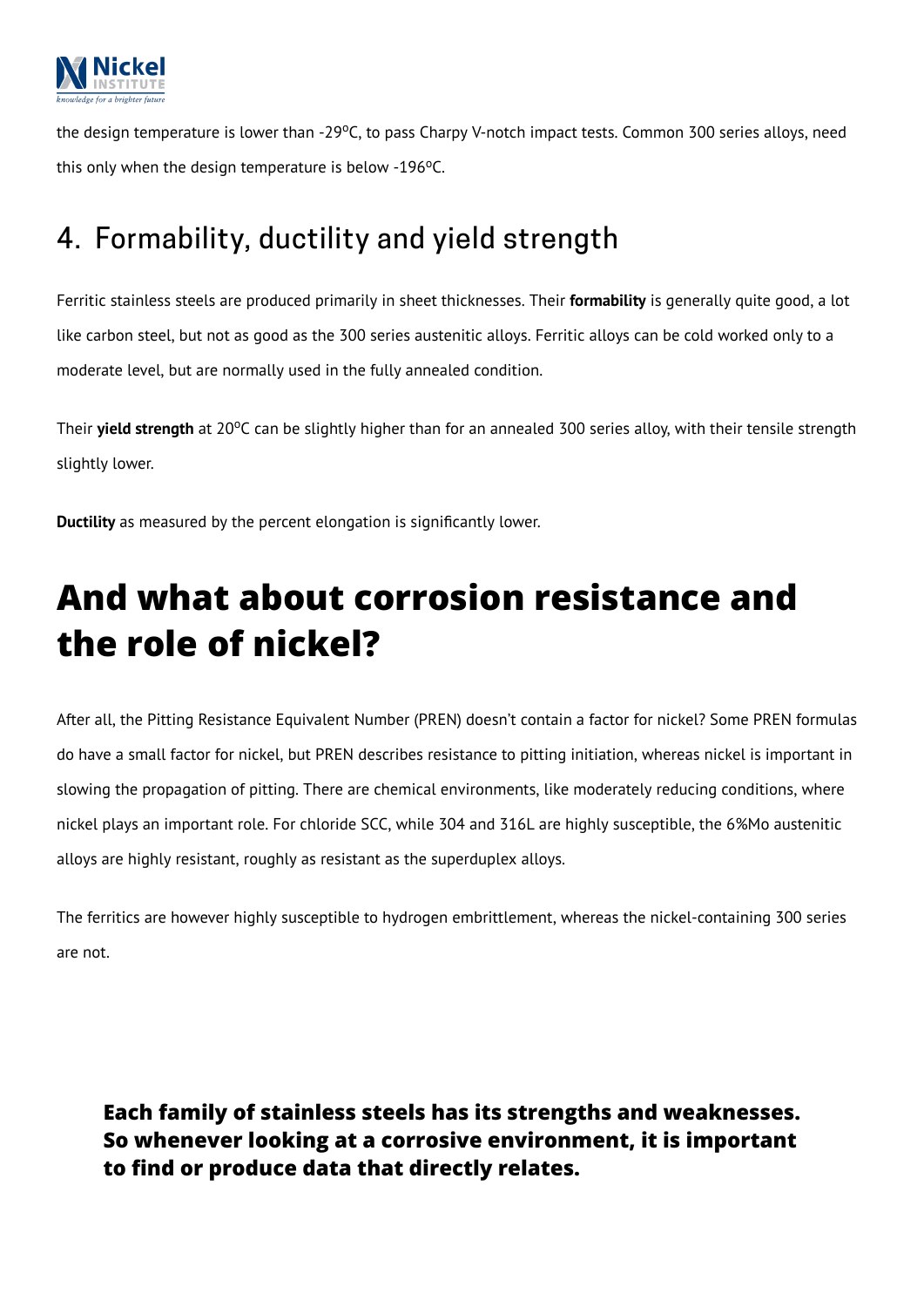

might expect. Lower availability of product forms, sizes, surface finishes and other commercial factors has also limited their use. Welded heat exchanger tubes in higher alloyed ferritics are a great success story.

When looking at selecting any alloys, it is important to consider all the factors for successful usage.

The image on the top is a tube bundle in Sea-cure® superferritic stainless steel, used to cool the crude oil coming from storage in salt domes at the U.S. Strategic Petroleum Reserve. Courtesy Plymouth Tube Co.

The Nickel Institute offers a free technical inquiry service to help you when using nickel

- **[https://inquiries.nickelinstitute.org](https://inquiries.nickelinstitute.org/)**

#### **Many publications for users and specifiers are also available [free-of-charge](https://nickelinstitute.org/en/library/) on our website**.

Of particular relevance is *The Nickel [Advantage](https://nickelinstitute.org/en/about-nickel-and-its-applications/stainless-steel/the-nickel-advantage/), Nickel in Stainless Steels*, available

in **[English](https://nickelinstitute.org/media/2309/niadv-en.pdf)**, **[French](https://nickelinstitute.org/media/2310/niadv-fr.pdf)**, **[Japanese](https://nickelinstitute.org/media/2311/niadv-jp.pdf)** and **[Chinese](https://nickelinstitute.org/media/2308/niadv-cn.pdf)**.



Our team of technical experts are on hand to answer your questions

*The Nickel Institute offers a free technical inquiry service to help you when using nickel - https://inquiries.nickelinstitute.org*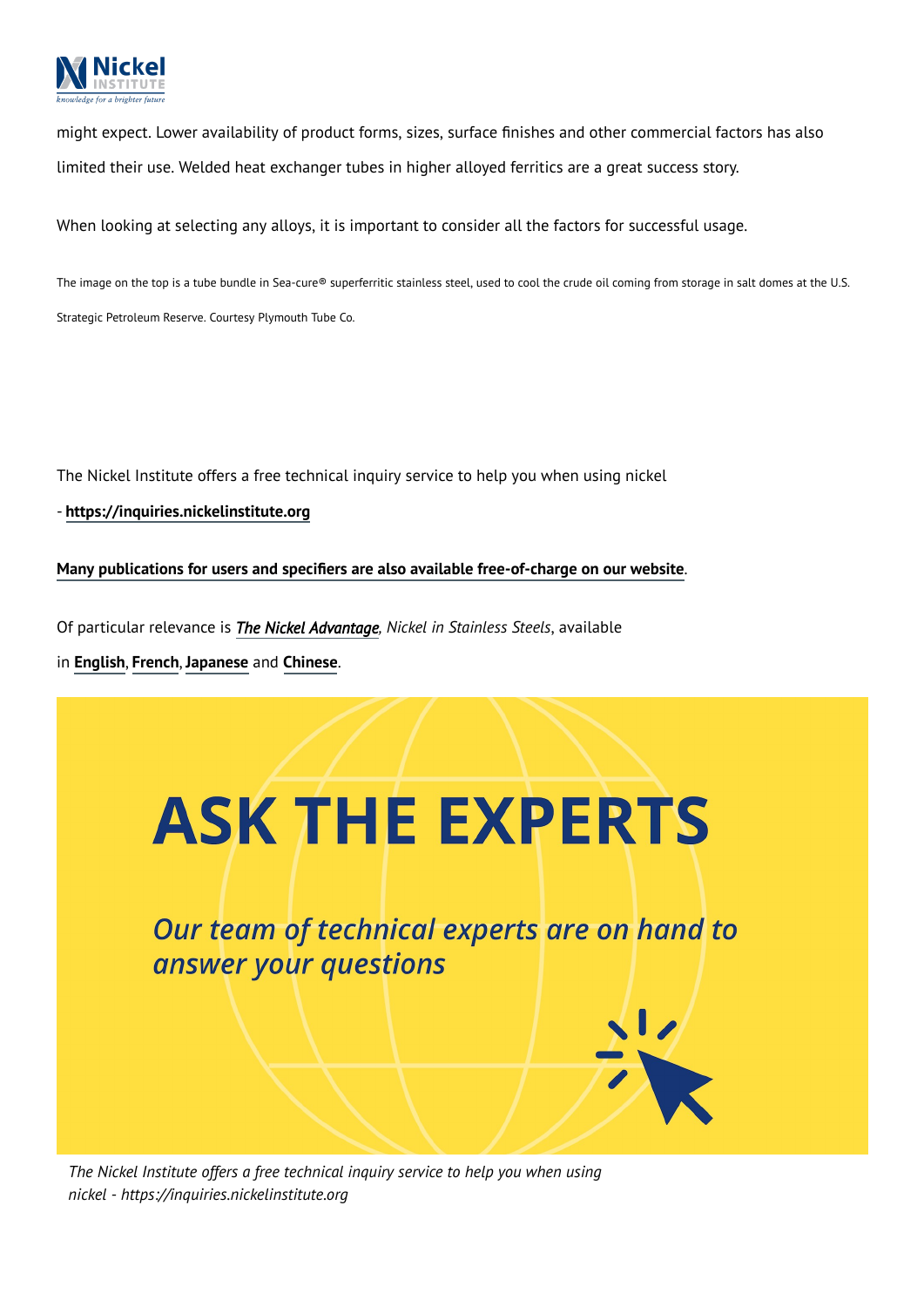

### **More on possible alternative grades to 300 series stainless steels:**

APR 06 - 2022

### **[300 vs 200 series stainless steels - Which alternative suits?](https://nickelinstitute.org/en/blog/2022/april/300-vs-200-series-stainless-steels-which-alternative-suits/)**

The selection of an alloy should be guided by careful examination of the needs of the application. B...

**Learn more**

MAY 17 - 2022

### **[300 series vs. duplex stainless steel – Which one should I choose?](https://nickelinstitute.org/en/blog/2022/may/300-series-vs-duplex-stainless-steel-which-one-should-i-choose/)**

The duplex alloys are "problem-solving alloys" for good reason, they have been successfully